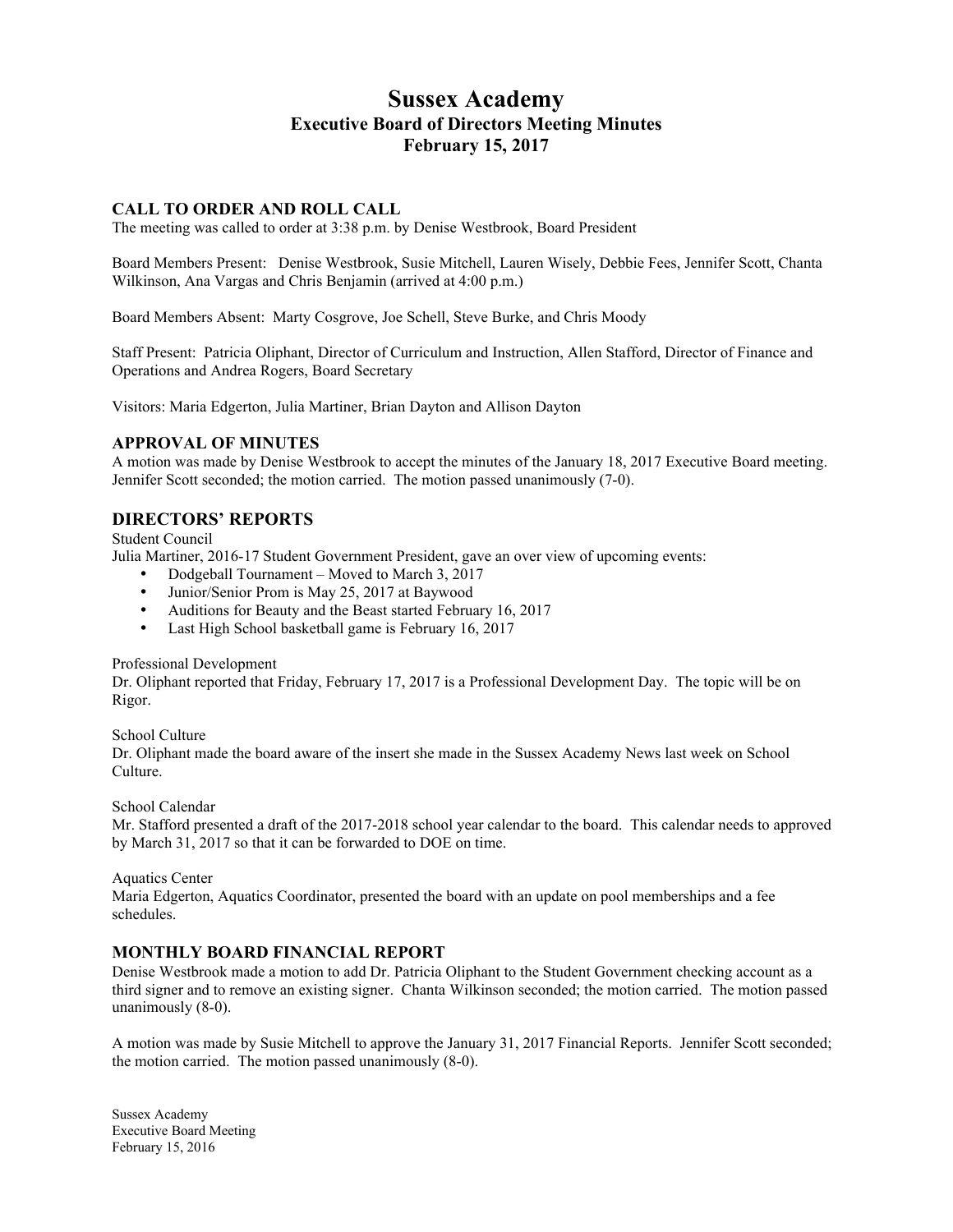## **SUSSEX ACADEMY FOUNDATION UPDATE**

No written report was presented. Denise Westbrook stated the Sussex Academy Foundation had a meeting. Denise spoke about fundraising updates and the senior class award scholarship.

Debbie Fees presented the board with compiled information regarding scholarships that are awarded to Sussex Academy students.

## **COMMITTEE REPORTS**

## **Executive**

No report was presented. Denise Westbrook reported that succession planning and strategic planning for the future of Sussex Academy would start being discussed on the February 21, 2017 meeting.

### **Finance**

Written report was presented.

### **Recognition**

Jennifer Scott stated that the Recognition Committee needs to start looking into the anniversary dates of staff and outgoing board members so that service awards can be ordered.

### **Outreach**

Written report was presented.

### **Building and Grounds**

Mr. Stafford reported that the construction of the Nest should take place with the next 2 weeks. The conditions of the grounds has been an issue.

### **Program Development**

No report was presented.

### **Athletics**

Written report was presented.

### **Legislative**

No report was presented.

#### **Governance**

No report was presented.

### **OLD BUSINESS**

#### Preference Enrollment Dr. Oliphant reported that Preference Interviews have been schedule for Tuesday, February 21<sup>st</sup> and Wednesday, February  $22<sup>nd</sup>$ .

#### **NEW BUSINESS**

No New Business.

### **PUBLIC COMMENTS**

Allison Dayton asked for updated information in regards to the start time of school. Denise Westbrook, President stated start times would remain the same for next school year.

Sussex Academy Executive Board Meeting February 15, 2016